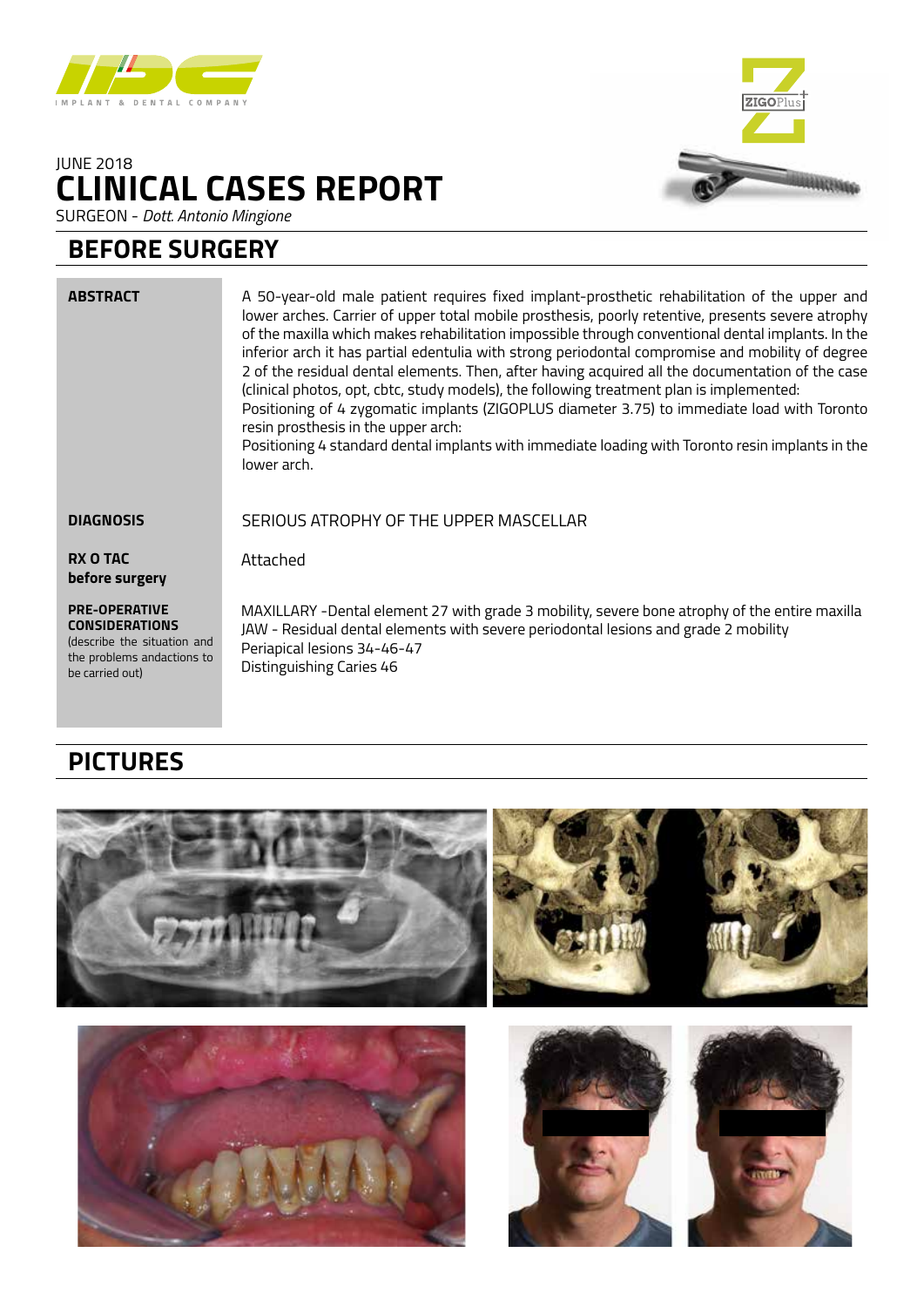

## **CLINICAL CASES REPORT** JUNE 2018

SURGEON - *Dott. Antonio Mingione*

### **SURGERY**

| <b>DURATION OF</b><br><b>SURGERY</b>                                                                                                 | 3 Hours                                                                                                                                                                                                                                                                                                                                                                                                                                                                                                                                                                                                                                                                                    |
|--------------------------------------------------------------------------------------------------------------------------------------|--------------------------------------------------------------------------------------------------------------------------------------------------------------------------------------------------------------------------------------------------------------------------------------------------------------------------------------------------------------------------------------------------------------------------------------------------------------------------------------------------------------------------------------------------------------------------------------------------------------------------------------------------------------------------------------------|
| <b>TOTAL</b><br><b>TREATMENT</b><br><b>TIME</b><br>(describe the steps that<br>will lead the patient to the<br>solution of the case) | 1 session (3 hours) - Insertion of 4 zygomatic ZIGOPLUS implants (quad technique) + 4 M.U.A.<br>with angles of 45 ° (front implants) and 55 ° (rear implants)<br>2 Session (1 hour) - The day after - Positioning and finishing of the occlusal fixed temporary<br>prosthesis (Toronto bridge) upper arch (IMMEDIATE LOADING).<br>3 Sitting (30 minutes) after 10 days - Control, suture removal<br>4 Sitting (15 minutes) - after 30 days - Check<br>5 Sitting (15 minutes) - after 60 days - Check<br>6 Sitting (1 hour) - after 60 days - Control and definitive prosthetic phase beginning<br>After 6 months from the first session the final ceramic zirconia prosthesis will be made |
| <b>PROJECT NAME</b><br>INDICATE TYPE OF<br><b>INTERVENTION</b>                                                                       | insertion of 4 bilateral zygomatic implants                                                                                                                                                                                                                                                                                                                                                                                                                                                                                                                                                                                                                                                |
| <b>INTERNAL LOCATION</b><br><b>INSIDE THE MOUTH</b>                                                                                  | maxilla, bilateral zygomatic bone                                                                                                                                                                                                                                                                                                                                                                                                                                                                                                                                                                                                                                                          |
| <b>OPERATIONS</b><br><b>PERFORMED</b><br>(describe the situation and<br>the problems and actions<br>performed                        | MASCELLARE - Extraction 27. Fixed implant-prosthetic rehabilitation of the upper arch through<br>4 zygomatic implants (ZIGOPLUS) with immediate loading on temporary resin prosthesis and<br>subsequent definitive rehabilitation with ceramic prosthesis, after 6 months.<br>MANDIBULA - Complete remediation of dental residual elements, fixed implant-prosthetic<br>rehabilitation with all on four technique on conventional implants. Immediate loading with fixed<br>resin fixed prosthesis and intraoral welding. After 6 months rehabilitation with fixed ceramic<br>prosthesis. Jaw surgery was performed simultaneously.                                                        |

**ZIGOPIL** 

ancense

## **PICTURES**